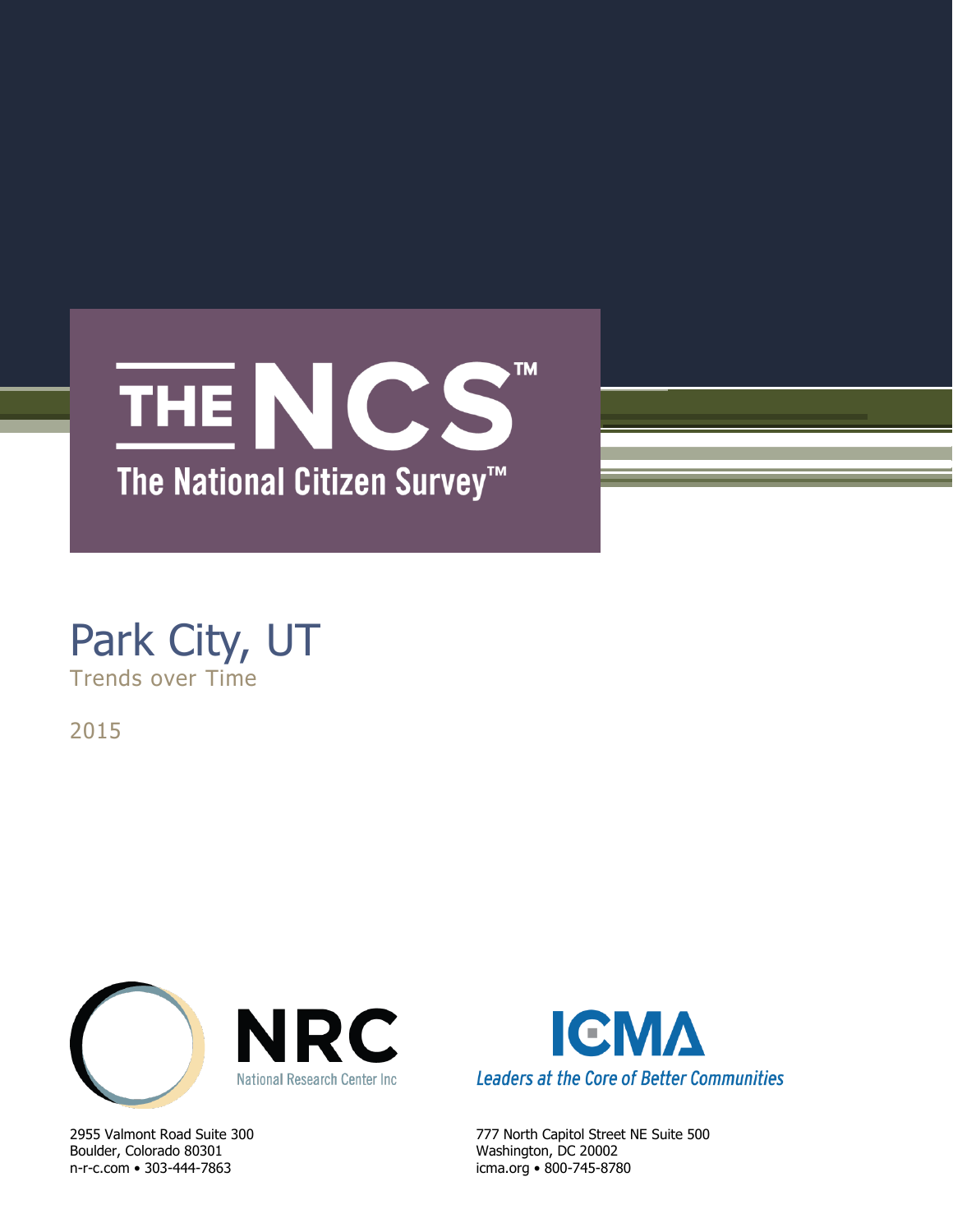# **Summary**

The National Citizen Survey™ (The NCS™) is a collaborative effort between National Research Center, Inc. (NRC) and the International City/County Management Association (ICMA). The survey and its administration are standardized to assure high quality research methods and directly comparable results across The NCS communities. The NCS captures residents' opinions within the three pillars of a community (Community Characteristics, Governance and Participation) across eight central facets of community (Safety, Mobility, Natural Environment, Built Environment, Economy, Recreation and Wellness, Education and Enrichment and Community Engagement). This report discusses trends over time, comparing the 2015 ratings for Park City to its previous survey results in 2011 and 2013. Additional reports and technical appendices are available under separate cover.

Trend data for Park City represent important comparison data and should be examined for improvements or declines. Deviations from stable trends over time, especially, represent opportunities for understanding how local policies, programs or public information may have affected residents' opinions.

Meaningful differences between survey years have been noted within the following tables as being "higher" or "lower" if the differences are greater than eight percentage points between the 2013 and 2015 surveys, otherwise the comparison between 2013 and 2015 are noted as being "similar." Additionally, benchmark comparisons for all survey years are presented for reference. Changes in the benchmark comparison over time can be impacted by various trends, including varying survey cycles for the individual communities that comprise the benchmarks, regional and national economic or other events, as well as emerging survey methodologies.

Overall, ratings in Park City for 2015 generally remained stable. Of the 128 items for which comparisons were available, 101 items were rated similarly in 2013 and 2015, nine items showed a decrease in ratings and 18 showed an increase in ratings. Notable trends over time included the following:

- Overall, most aspects of Community Characteristics remained stable from 2013 to 2015. Ratings increased for employment opportunities, K-12 education and Park City as a place to raise children. Ratings decreased from 2013 to 2015 for traffic flow, ease of travel by car, public parking, housing opportunities and Park City as a place to work.
- Within the pillar of Governance, ratings decreased for traffic enforcement, cable television and the overall direction of Park City. Ratings increased from 2013 to 2015 for street repair, street cleaning, sidewalk maintenance and drinking water.
- Several rates of Participation increased from 2013 to 2015. More Park City residents reported that they had carpooled, conserved water, made their homes more energy efficient, worked in Park City, used Park City recreation centers, listened/watched a local public meeting, volunteered, participated in a club or read or watched local news. Further, fewer Park City residents reported observing a code violation and more Park City residents had a positive economic outlook. However, more Park City residents were under housing cost stress in 2015 compared to 2013.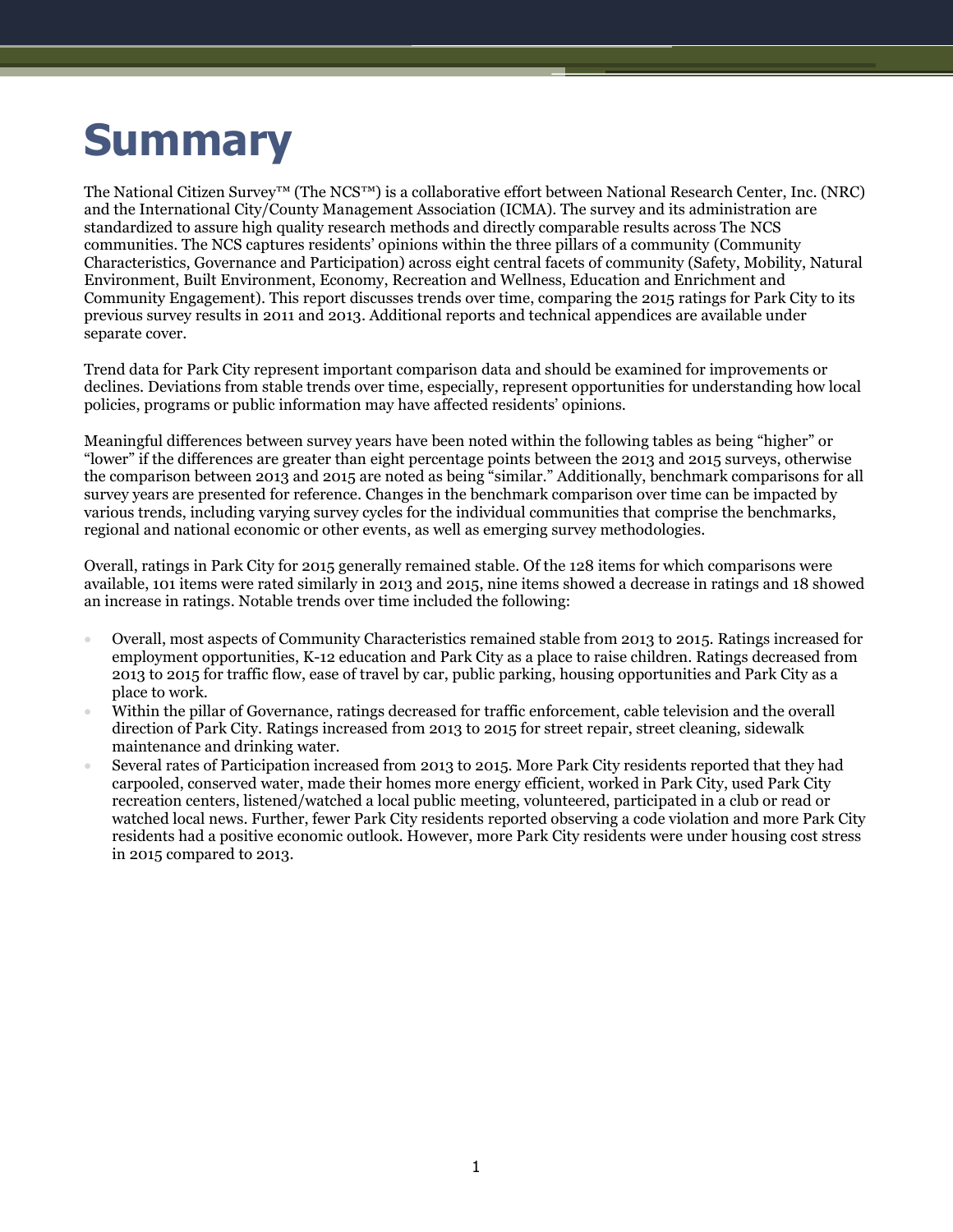#### Table 1: Community Characteristics General

|                         |      | Percent rating positively (e.g., excellent/good) |      |                              | Comparison to benchmark |        |        |
|-------------------------|------|--------------------------------------------------|------|------------------------------|-------------------------|--------|--------|
|                         | 2011 | 2013                                             | 2015 | 2015 rating compared to 2013 | 2011                    | 2013   | 2015   |
| Overall quality of life | 98%  | 96%                                              | 96%  | Similar                      | Much higher             | Higher | Higher |
| Overall image           | 96%  | 92%                                              | 92%  | Similar                      | Much higher             | Higher | Higher |
| Place to live           | 99%  | 94%                                              | 97%  | Similar                      | Much higher             | Higher | Higher |
| Neighborhood            | 91%  | 92%                                              | 91%  | Similar                      | Much higher             | Higher | Higher |
| Place to raise children | 90%  | 85%                                              | 93%  | Higher                       | Much higher             | Higher | Higher |
| Place to retire         | 79%  | 77%                                              | 78%  | Similar                      | Much higher             | Higher | Higher |
| Overall appearance      | 97%  | 91%                                              | 94%  | Similar                      | Much higher             | Higher | Higher |

#### Table 2: Community Characteristics by Facet

|                          |                                  | Percent rating positively (e.g., excellent/good, |                     |      |                  |                |                         |                |
|--------------------------|----------------------------------|--------------------------------------------------|---------------------|------|------------------|----------------|-------------------------|----------------|
|                          |                                  |                                                  | very/somewhat safe) |      | 2015 rating      |                | Comparison to benchmark |                |
|                          |                                  | 2011                                             | 2013                | 2015 | compared to 2013 | 2011           | 2013                    | 2015           |
|                          | Overall feeling of safety        | <b>NA</b>                                        | 96%                 | 99%  | Similar          | <b>NA</b>      | Higher                  | Higher         |
|                          | Safe in neighborhood             | 98%                                              | 97%                 | 100% | Similar          | Much<br>higher | Similar                 | Similar        |
| Safety                   | Safe downtown area               | 98%                                              | 97%                 | 98%  | Similar          | Much<br>higher | Higher                  | Higher         |
|                          | Overall ease of travel           | <b>NA</b>                                        | 85%                 | 81%  | Similar          | <b>NA</b>      | <b>NA</b>               | Similar        |
|                          | Paths and walking trails         | 94%                                              | 91%                 | 94%  | Similar          | Much<br>higher | Much<br>higher          | Much<br>higher |
|                          | Ease of walking                  | 92%                                              | 88%                 | 90%  | Similar          | Much<br>higher | Much<br>higher          | Higher         |
|                          | Travel by bicycle                | 94%                                              | 84%                 | 85%  | Similar          | Much<br>higher | Much<br>higher          | Much<br>higher |
|                          | Travel by public transportation  | <b>NA</b>                                        | 89%                 | 84%  | Similar          | NA             | Much<br>higher          | Much<br>higher |
|                          | Travel by car                    | 75%                                              | 66%                 | 53%  | Lower            | Much<br>higher | Similar                 | Similar        |
|                          | Public parking                   | <b>NA</b>                                        | 50%                 | 35%  | Lower            | <b>NA</b>      | <b>NA</b>               | Lower          |
| Mobility                 | Traffic flow                     | 68%                                              | 61%                 | 41%  | Lower            | Much<br>higher | Similar                 | Similar        |
|                          | Overall natural environment      | 94%                                              | 93%                 | 94%  | Similar          | Much<br>higher | Much<br>higher          | Higher         |
|                          | Cleanliness                      | 93%                                              | 91%                 | 95%  | Similar          | Much<br>higher | Higher                  | Higher         |
| Natural Environment      | Air quality                      | 92%                                              | 90%                 | 91%  | Similar          | Much<br>higher | Higher                  | Higher         |
|                          | Overall built environment        | <b>NA</b>                                        | 77%                 | 75%  | Similar          | <b>NA</b>      | <b>NA</b>               | Similar        |
|                          | New development in Park City     | 60%                                              | 62%                 | 56%  | Similar          | Similar        | Similar                 | Similar        |
|                          | Affordable quality housing       | 26%                                              | 23%                 | 22%  | Similar          | Much<br>lower  | Lower                   | Much<br>lower  |
|                          | Housing options                  | 40%                                              | 42%                 | 30%  | Lower            | Much<br>lower  | Lower                   | Much<br>lower  |
| <b>Built Environment</b> | Public places                    | <b>NA</b>                                        | 91%                 | 90%  | Similar          | <b>NA</b>      | <b>NA</b>               | Much<br>higher |
|                          | Overall economic health          | <b>NA</b>                                        | 81%                 | 81%  | Similar          | <b>NA</b>      | <b>NA</b>               | Higher         |
|                          | Vibrant downtown/commercial area | <b>NA</b>                                        | 77%                 | 79%  | Similar          | NА             | NА                      | Much<br>higher |
|                          | <b>Business and services</b>     | 72%                                              | 71%                 | 74%  | Similar          | Higher         | Similar                 | Similar        |
|                          | Cost of living                   | <b>NA</b>                                        | 26%                 | 19%  | Similar          | <b>NA</b>      | <b>NA</b>               | Lower          |
|                          | Shopping opportunities           | 63%                                              | 72%                 | 76%  | Similar          | Much<br>higher | Higher                  | Higher         |
| Economy                  | <b>Employment opportunities</b>  | 43%                                              | 41%                 | 49%  | Higher           | Much<br>higher | Similar                 | Higher         |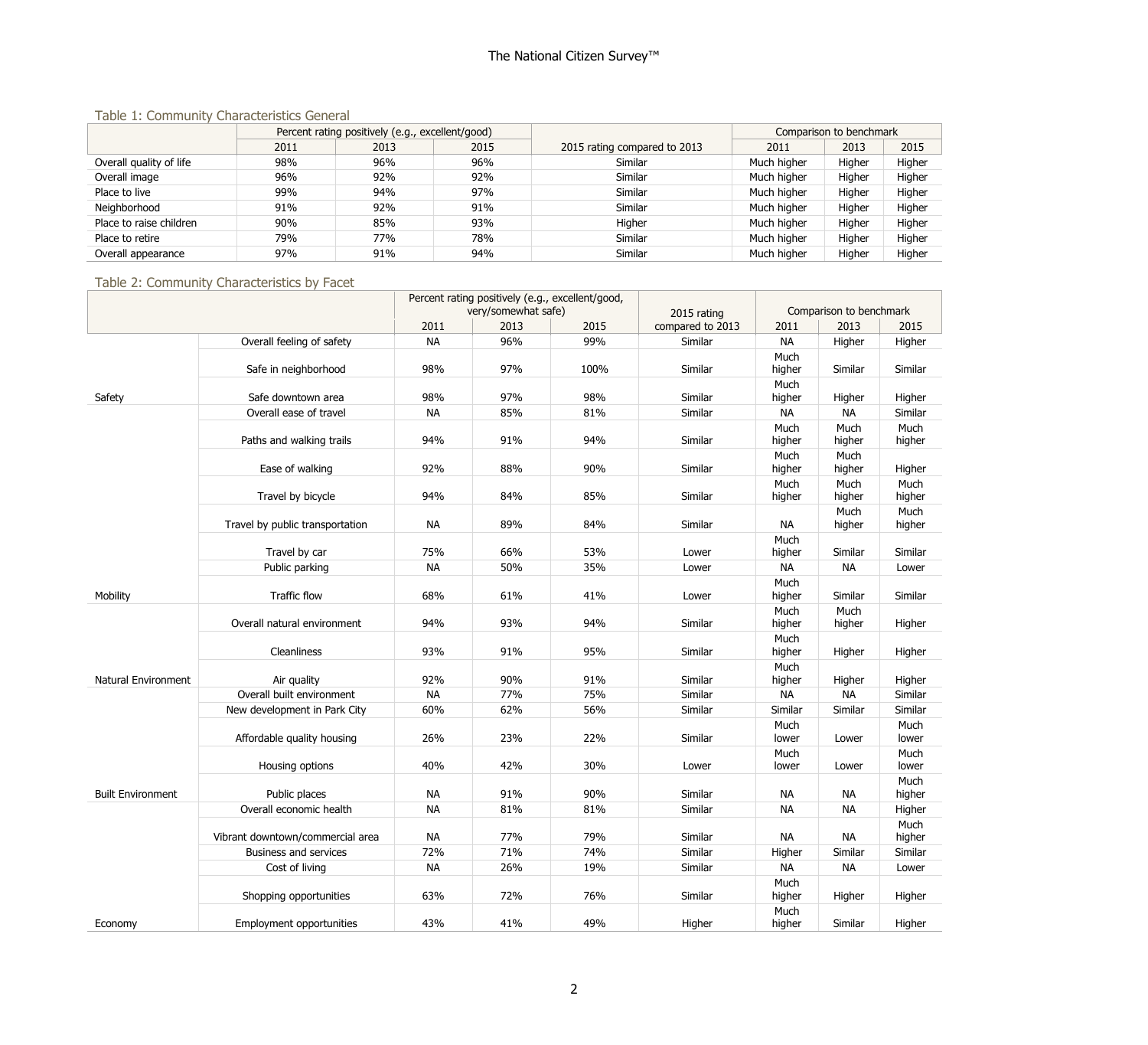|                             |                                                      | Percent rating positively (e.g., excellent/good,<br>very/somewhat safe) |      | 2015 rating | Comparison to benchmark |                |                |                |
|-----------------------------|------------------------------------------------------|-------------------------------------------------------------------------|------|-------------|-------------------------|----------------|----------------|----------------|
|                             |                                                      | 2011                                                                    | 2013 | 2015        | compared to 2013        | 2011           | 2013           | 2015           |
|                             | Place to visit                                       | <b>NA</b>                                                               | 96%  | 98%         | Similar                 | <b>NA</b>      | Much<br>higher | Much<br>higher |
|                             | Place to work                                        | 72%                                                                     | 75%  | 64%         | Lower                   | Much<br>higher | Higher         | Similar        |
|                             | Health and wellness                                  | <b>NA</b>                                                               | 94%  | 93%         | Similar                 | <b>NA</b>      | NА             | Much<br>higher |
|                             | Preventive health services                           | 75%                                                                     | 72%  | 79%         | Similar                 | Much<br>higher | Similar        | Higher         |
|                             | Health care                                          | 69%                                                                     | 67%  | 71%         | Similar                 | Much<br>higher | Higher         | Similar        |
|                             | Recreational opportunities                           | 98%                                                                     | 96%  | 97%         | Similar                 | Much<br>higher | Much<br>higher | Much<br>higher |
| Recreation and<br>Wellness  | Fitness opportunities                                | <b>NA</b>                                                               | 95%  | 97%         | Similar                 | <b>NA</b>      | <b>NA</b>      | Much<br>higher |
|                             | Religious or spiritual events and<br>activities      | 86%                                                                     | 88%  | 84%         | Similar                 | Higher         | Similar        | Similar        |
|                             | Cultural/arts/music activities                       | 75%                                                                     | 93%  | 88%         | Similar                 | Much<br>higher | Much<br>higher | Much<br>higher |
|                             | Adult education                                      | <b>NA</b>                                                               | 62%  | 60%         | Similar                 | <b>NA</b>      | <b>NA</b>      | Similar        |
|                             | K-12 education                                       | 84%                                                                     | 78%  | 87%         | Higher                  | Much<br>higher | Similar        | Similar        |
| Education and<br>Enrichment | Child care/preschool                                 | 31%                                                                     | 51%  | 51%         | Similar                 | Much<br>lower  | Similar        | Similar        |
|                             | Social events and activities                         | 89%                                                                     | 91%  | 92%         | Similar                 | Much<br>higher | Much<br>higher | Much<br>higher |
|                             | <b>Neighborliness</b>                                | <b>NA</b>                                                               | 69%  | 67%         | Similar                 | <b>NA</b>      | <b>NA</b>      | Similar        |
|                             | Openness and acceptance                              | 68%                                                                     | 68%  | 65%         | Similar                 | Higher         | Similar        | Similar        |
|                             | Opportunities to participate in<br>community matters | 84%                                                                     | 84%  | 85%         | Similar                 | Much<br>higher | Higher         | Higher         |
| Community<br>Engagement     | Opportunities to volunteer                           | 90%                                                                     | 91%  | 92%         | Similar                 | Much<br>higher | Higher         | Higher         |

#### Table 3: Governance General

|                                                         |           | Percent rating positively (e.g., excellent/good) |      |                              | Comparison to benchmark |           |         |
|---------------------------------------------------------|-----------|--------------------------------------------------|------|------------------------------|-------------------------|-----------|---------|
|                                                         | 2011      | 2013                                             | 2015 | 2015 rating compared to 2013 | 2011                    | 2013      | 2015    |
| Services provided by the Park City Municipal Government | 83%       | 80%                                              | 80%  | Similar                      | Higher                  | Similar   | Similar |
| Customer service                                        | 78%       | 83%                                              | 82%  | Similar                      | Higher                  | Similar   | Similar |
| Value of services for taxes paid                        | 70%       | 66%                                              | 71%  | Similar                      | Much higher             | Similar   | Similar |
| Overall direction                                       | 70%       | 64%                                              | 50%  | Lower                        | Much higher             | Similar   | Similar |
| Welcoming citizen involvement                           | 80%       | 73%                                              | 66%  | Similar                      | Much higher             | Higher    | Similar |
| Confidence in City government                           | <b>NA</b> | 66%                                              | 58%  | Similar                      | <b>NA</b>               | <b>NA</b> | Similar |
| Acting in the best interest of Park City                | <b>NA</b> | 66%                                              | 63%  | Similar                      | <b>NA</b>               | <b>NA</b> | Similar |
| Being honest                                            | <b>NA</b> | 66%                                              | 72%  | Similar                      | <b>NA</b>               | <b>NA</b> | Similar |
| Treating all residents fairly                           | <b>NA</b> | 56%                                              | 61%  | <b>Similar</b>               | <b>NA</b>               | <b>NA</b> | Similar |
| Services provided by the Federal Government             | 44%       | 43%                                              | 49%  | Similar                      | Similar                 | Similar   | Similar |

#### Table 4: Governance by Facet

|        |                  |      | Percent rating positively (e.g.,<br>excellent/good) |      | 2015 rating compared to | Comparison to benchmark |         |         |  |
|--------|------------------|------|-----------------------------------------------------|------|-------------------------|-------------------------|---------|---------|--|
|        |                  | 2011 | 2013                                                | 2015 | 2013                    | 2011                    | 2013    | 2015    |  |
|        | Police           | 81%  | 77%                                                 | 83%  | Similar                 | Similar                 | Similar | Similar |  |
|        | Fire             | 94%  | 95%                                                 | 97%  | Similar                 | Similar                 | Similar | Similar |  |
|        | Ambulance/EMS    | 93%  | 95%                                                 | 96%  | Similar                 | Similar                 | Similar | Similar |  |
| Safety | Crime prevention | 82%  | 82%                                                 | 85%  | Similar                 | Much<br>higher          | Higher  | Higher  |  |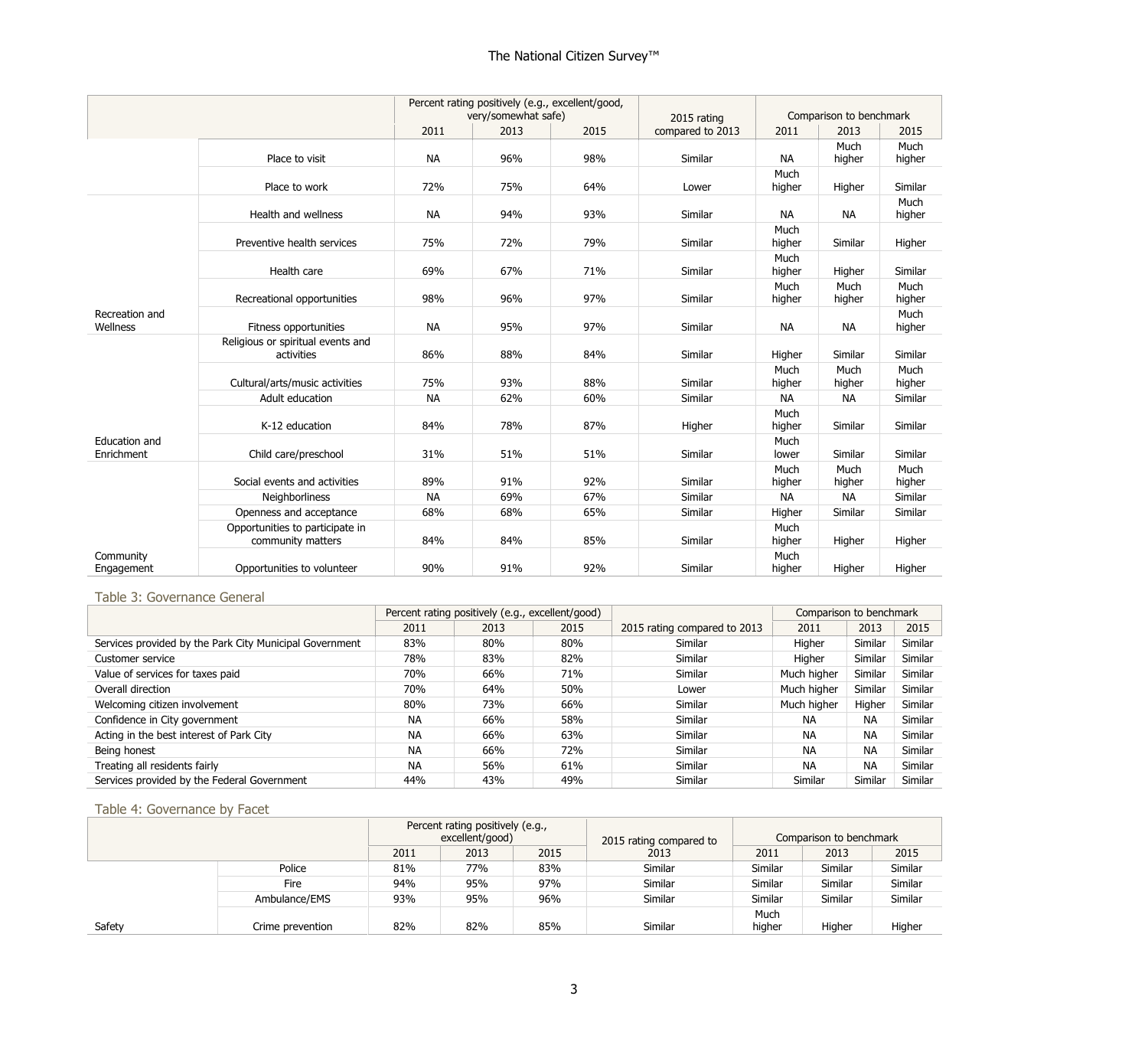|                             |                            | Percent rating positively (e.g.,<br>excellent/good) |      |      | 2015 rating compared to |                     | Comparison to benchmark |                |  |
|-----------------------------|----------------------------|-----------------------------------------------------|------|------|-------------------------|---------------------|-------------------------|----------------|--|
|                             |                            | 2011                                                | 2013 | 2015 | 2013                    | 2011                | 2013                    | 2015           |  |
|                             | Fire prevention            | 83%                                                 | 81%  | 86%  | Similar                 | Higher              | Similar                 | Similar        |  |
|                             | Animal control             | 69%                                                 | 58%  | 58%  | Similar                 | Higher              | Similar                 | Similar        |  |
|                             | Emergency preparedness     | 65%                                                 | 61%  | 69%  | Similar                 | Similar             | Similar                 | Similar        |  |
|                             | Traffic enforcement        | 62%                                                 | 73%  | 60%  | Lower                   | Similar             | Similar                 | Similar        |  |
|                             | Street repair              | 37%                                                 | 47%  | 63%  | Higher                  | Similar             | Similar                 | Similar        |  |
|                             | Street cleaning            | 70%                                                 | 74%  | 85%  | Higher                  | Higher              | Similar                 | Higher         |  |
|                             | Street lighting            | 69%                                                 | 79%  | 77%  | Similar                 | Higher              | Higher                  | Similar        |  |
|                             | Snow removal               | 77%                                                 | 83%  | 89%  | Similar                 | Much<br>higher      | Higher                  | Higher         |  |
|                             | Sidewalk maintenance       | 67%                                                 | 68%  | 77%  | Higher                  | Much<br>higher      | Similar                 | Higher         |  |
|                             | Traffic signal timing      | 56%                                                 | 62%  | 60%  | Similar                 | Similar             | Similar                 | Similar        |  |
|                             |                            |                                                     |      |      |                         | Much                | Much                    | Much           |  |
| Mobility                    | Bus or transit services    | 97%                                                 | 94%  | 91%  | Similar                 | higher              | higher                  | higher         |  |
|                             | Garbage collection         | 88%                                                 | 82%  | 87%  | Similar                 | Higher              | Similar                 | Similar        |  |
|                             |                            |                                                     |      |      |                         | Much                |                         |                |  |
|                             | Recycling                  | 80%                                                 | 68%  | 70%  | Similar                 | higher              | Similar                 | Similar        |  |
|                             | Drinking water             | 43%                                                 | 49%  | 62%  | Higher                  | Much lower          | Lower                   | Similar        |  |
|                             | Natural areas preservation | 75%                                                 | 79%  | 75%  | Similar                 | Much                |                         |                |  |
| Natural Environment         |                            | <b>NA</b>                                           | 82%  | 78%  | Similar                 | higher<br><b>NA</b> | Higher<br>Similar       | Higher         |  |
|                             | Open space                 |                                                     |      |      |                         | Much                |                         | Higher         |  |
|                             | Storm drainage             | 82%                                                 | 77%  | 80%  | Similar                 | higher              | Similar                 | Similar        |  |
|                             | Sewer services             | 79%                                                 | 85%  | 84%  | Similar                 | Higher              | Similar                 | Similar        |  |
|                             | Power utility              | 86%                                                 | 82%  | 83%  | Similar                 | Higher              | Similar                 | Similar        |  |
|                             | Utility billing            | <b>NA</b>                                           | 78%  | 78%  | Similar                 | <b>NA</b>           | Similar                 | Similar        |  |
|                             | Land use, planning and     |                                                     |      |      |                         | Much                |                         |                |  |
|                             | zoning                     | 57%                                                 | 56%  | 52%  | Similar                 | higher              | Similar                 | Similar        |  |
|                             |                            |                                                     |      |      |                         | Much                |                         |                |  |
|                             | Code enforcement           | 58%                                                 | 61%  | 60%  | Similar                 | higher              | Similar                 | Similar        |  |
| <b>Built Environment</b>    | Cable television           | <b>NA</b>                                           | 64%  | 50%  | Lower                   | <b>NA</b>           | Similar                 | Similar        |  |
| Economy                     | Economic development       | 58%                                                 | 57%  | 62%  | Similar                 | Much<br>higher      | Similar                 | Similar        |  |
|                             | City parks                 | 98%                                                 | 97%  | 96%  | Similar                 | Much<br>higher      | Higher                  | Higher         |  |
|                             | Recreation programs        | 94%                                                 | 92%  | 92%  | Similar                 | Much<br>higher      | Higher                  | Higher         |  |
|                             | Recreation centers         | 91%                                                 | 96%  | 95%  | Similar                 | Much<br>higher      | Much<br>higher          | Much<br>higher |  |
| Recreation and Wellness     | Health services            | 84%                                                 | 82%  | 81%  | Similar                 | Much<br>higher      | Higher                  | Higher         |  |
|                             | Special events             | <b>NA</b>                                           | 86%  | 85%  | Similar                 | NA                  | Higher                  | Higher         |  |
| Education and<br>Enrichment | Public libraries           | 92%                                                 | 95%  | 95%  | Similar                 | Much<br>higher      | Similar                 | Higher         |  |
| <b>Community Engagement</b> | Public information         | 83%                                                 | 82%  | 78%  | Similar                 | Much<br>higher      | Similar                 | Similar        |  |

## Table 5: Participation General

|                     |      | Percent rating positively (e.g., always/sometimes, more than once a month, |                         |                         |        |         |         |
|---------------------|------|----------------------------------------------------------------------------|-------------------------|-------------------------|--------|---------|---------|
|                     |      | yes)                                                                       | 2015 rating compared to | Comparison to benchmark |        |         |         |
|                     | 2011 | 2013                                                                       | 2015                    | 2013                    | 2011   | 2013    | 2015    |
|                     |      |                                                                            |                         |                         | Much   |         |         |
| Sense of community  | 87%  | 74%                                                                        | 74%                     | Similar                 | higher | Higher  | Similar |
|                     |      |                                                                            |                         |                         | Much   |         |         |
| Recommend Park City | 96%  | 94%                                                                        | 92%                     | Similar                 | higher | Similar | Similar |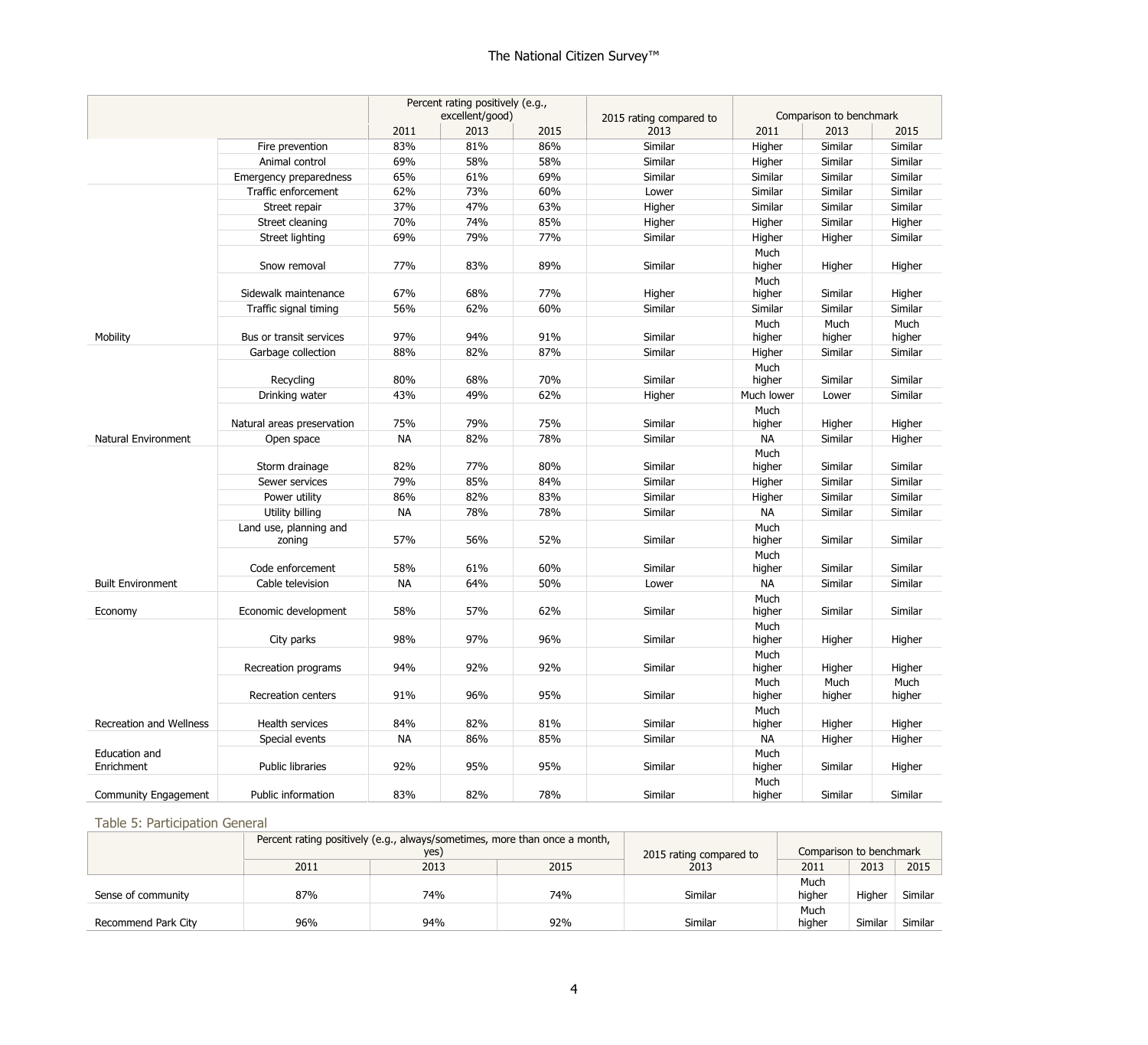|                                  | Percent rating positively (e.g., always/sometimes, more than once a month,<br>yes) |      |      | 2015 rating compared to | Comparison to benchmark |         |         |
|----------------------------------|------------------------------------------------------------------------------------|------|------|-------------------------|-------------------------|---------|---------|
|                                  | 2011                                                                               | 2013 | 2015 | 2013                    | 2011                    | 2013    | 2015    |
|                                  |                                                                                    |      |      |                         | Much                    |         |         |
| Remain in Park City              | 89%                                                                                | 87%  | 88%  | Similar                 | higher                  | Similar | Similar |
| Contacted Park City<br>employees | 57%                                                                                | 47%  | 50%  | Similar                 | Similar                 | Similar | Similar |

Table 6: Participation by Facet

|                          |                                                           | Percent rating positively (e.g., always/sometimes,<br>more than once a month, yes) |           |      |                                 | Comparison to benchmark |                |                |
|--------------------------|-----------------------------------------------------------|------------------------------------------------------------------------------------|-----------|------|---------------------------------|-------------------------|----------------|----------------|
|                          |                                                           | 2011                                                                               | 2013      | 2015 | 2015 rating<br>compared to 2013 | 2011<br>2013            |                | 2015           |
|                          |                                                           |                                                                                    |           |      |                                 |                         |                | Much           |
|                          | Stocked supplies for an emergency                         | <b>NA</b>                                                                          | 20%       | 16%  | Similar                         | NА                      | NА             | lower          |
|                          | Did NOT report a crime                                    | <b>NA</b>                                                                          | 83%       | 75%  | Similar                         | <b>NA</b>               | <b>NA</b>      | Similar        |
| Safety                   | Was NOT the victim of a crime                             | 90%                                                                                | 87%       | 91%  | Similar                         | Higher                  | Similar        | Similar        |
|                          | Used public transportation instead of                     |                                                                                    |           |      |                                 |                         |                | Much           |
|                          | driving                                                   | <b>NA</b>                                                                          | <b>NA</b> | 76%  | NА                              | NА                      | NА             | higher         |
|                          | Carpooled instead of driving alone                        | <b>NA</b>                                                                          | 61%       | 71%  | Higher                          | <b>NA</b>               | <b>NA</b>      | Much<br>higher |
|                          |                                                           |                                                                                    |           |      |                                 |                         |                | Much           |
| Mobility                 | Walked or biked instead of driving                        | <b>NA</b>                                                                          | 87%       | 91%  | Similar                         | NА                      | NА             | higher         |
|                          | Conserved water                                           | <b>NA</b>                                                                          | 87%       | 96%  | Higher                          | <b>NA</b>               | <b>NA</b>      | Higher         |
|                          | Made home more energy efficient                           | <b>NA</b>                                                                          | 74%       | 83%  | Higher                          | <b>NA</b>               | <b>NA</b>      | Similar        |
| Natural<br>Environment   | Recycled at home                                          | 89%                                                                                | 89%       | 96%  | Similar                         | Much<br>higher          | Similar        | Higher         |
|                          | Did NOT observe a code violation                          | <b>NA</b>                                                                          | 43%       | 53%  | Higher                          | NА                      | <b>NA</b>      | Similar        |
| <b>Built Environment</b> | NOT under housing cost stress                             | 60%                                                                                | 79%       | 67%  | Lower                           | Lower                   | Higher         | Similar        |
|                          | Purchased goods or services in Park                       |                                                                                    |           |      |                                 |                         |                |                |
|                          | City                                                      | <b>NA</b>                                                                          | 98%       | 98%  | Similar                         | NА                      | NА             | Similar        |
|                          | Economy will have positive impact<br>on income            | 24%                                                                                | 34%       | 42%  | Higher                          | Much<br>higher          | Higher         | Higher         |
|                          |                                                           |                                                                                    |           |      |                                 |                         |                | Much           |
| Economy                  | Work in Park City                                         | <b>NA</b>                                                                          | 63%       | 72%  | Higher                          | NА                      | NА             | higher         |
|                          | Used Park City recreation centers                         | 83%                                                                                | 77%       | 91%  | Higher                          | Much<br>higher          | Much<br>higher | Much<br>higher |
|                          | Visited a City park                                       | 96%                                                                                | 92%       | 96%  | Similar                         | Much<br>higher          | Similar        | Higher         |
|                          | Ate 5 portions of fruits and<br>vegetables                | <b>NA</b>                                                                          | 90%       | 93%  | Similar                         | <b>NA</b>               | <b>NA</b>      | Similar        |
| Recreation and           | Participated in moderate or vigorous<br>physical activity | <b>NA</b>                                                                          | 93%       | 99%  | Similar                         | NА                      | NА             | Higher         |
| Wellness                 | In very good to excellent health                          | <b>NA</b>                                                                          | 87%       | 87%  | Similar                         | <b>NA</b>               | <b>NA</b>      | Higher         |
|                          | Used Park City public libraries                           | 82%                                                                                | 80%       | 79%  | Similar                         | Much<br>higher          | Similar        | Higher         |
|                          | Participated in religious or spiritual                    |                                                                                    |           |      |                                 | Much                    |                |                |
|                          | activities                                                | 36%                                                                                | 36%       | 32%  | Similar                         | lower                   | Lower          | Lower          |
| Education and            |                                                           |                                                                                    |           |      |                                 |                         |                | Much           |
| Enrichment               | Attended a City-sponsored event                           | <b>NA</b>                                                                          | 85%       | 88%  | Similar                         | <b>NA</b>               | <b>NA</b>      | higher         |
|                          | Campaigned for an issue, cause or                         |                                                                                    |           |      |                                 |                         |                |                |
|                          | candidate                                                 | <b>NA</b>                                                                          | 31%       | 33%  | Similar                         | <b>NA</b>               | <b>NA</b>      | Higher         |
|                          | Contacted Park City elected officials                     | <b>NA</b>                                                                          | 28%       | 25%  | Similar                         | NA                      | <b>NA</b>      | Similar        |
|                          | Volunteered                                               | 70%                                                                                | 52%       | 66%  | Higher                          | Much<br>higher          | Similar        | Much<br>higher |
|                          |                                                           |                                                                                    |           |      |                                 | Much                    |                | Much           |
|                          | Participated in a club                                    | 51%                                                                                | 36%       | 51%  | Higher                          | higher                  | Similar        | higher         |
| Community                | Talked to or visited with neighbors                       | <b>NA</b>                                                                          | <b>NA</b> | 96%  | NА                              | NA                      | <b>NA</b>      | Similar        |
| Engagement               | Done a favor for a neighbor                               | <b>NA</b>                                                                          | <b>NA</b> | 94%  | <b>NA</b>                       | <b>NA</b>               | <b>NA</b>      | Higher         |